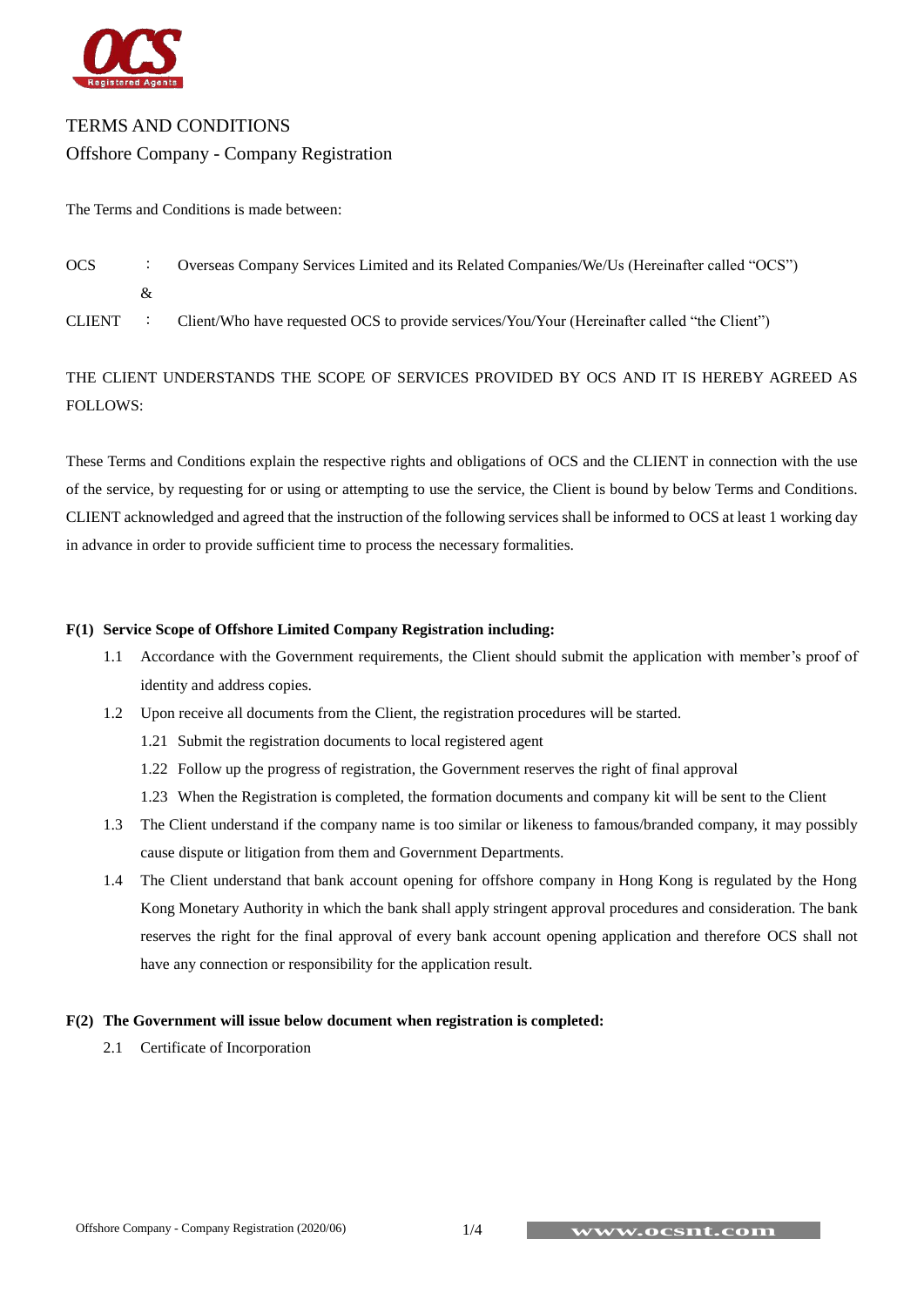

# **F(3) OCS will provide below documents and company kit after registration is completed:**

- 3.1 Certificate of Incorporation
- 3.2 Full set of incorporation documents
- 3.3 Appointment of first director
- 3.4 Minutes for opening bank account
- 3.5 Certified True Copy documents by CPA
- 3.6 10 sheets of Share Certificate
- 3.7 1 book of original Memorandum & Articles of Association
- 3.8 5 books of copy of Memorandum & Articles of Association
- 3.9 Certificate of Incumbency
- 3.10 Certificate of Guarantee of Quality
- 3.11 1 company kit for incorporation documents
- 3.12 1 piece of common seal ( "BVI" only)
- 3.13 3 piece of stamps

# **Offshore Company – Annual Renewal**

#### **F(4) Service Scope of Offshore Company Annual Renewal including:**

- 4.1 OCS will submit the Renewal application within specified period.
- 4.2 OCS will attend the license fee.
- 4.3 If the share of the Client is increased, additional charge apply.

#### **F(5) After the renewal procedures is completed, the copy of the following documents will be sent to the Client:**

5.1 Certificate of Payment

#### **F(6) OCS shall notify the Client the completion of renewal by:**

- 6.1 Notify via phone, SMS or email.
- 6.2 OCS email the Certificate of Payment to the Client upon request.

#### **Offshore Company – Change of Director(s) / Transfer of Share(s)**

# **F(7) Transfer of share(s) service including:**

- 7.1 The documents provided by the Client will be verified by OCS:
	- 7.11 Signatures of the transferor and transferee on the transfer documents must be true and authentic
	- 7.12 If the transfer parties are unable to come in person to sign the documents at OCS's service point, OCS will contact all involved parties to confirm the trueness of such share(s) transfer matters before filing the documents at its own discretion
	- 7.13 The transfer of share(s) service will be terminated if the involved parties are failed to confirm such matters or become non-contactable
- 7.2 After verification of the documents provided by the Client, OCS will submit all documents to the Government for filing.
- 7.3 OCS or its related companies has no engagement and thus liability in any transferor/ transferee disputes arise from the transfer of share.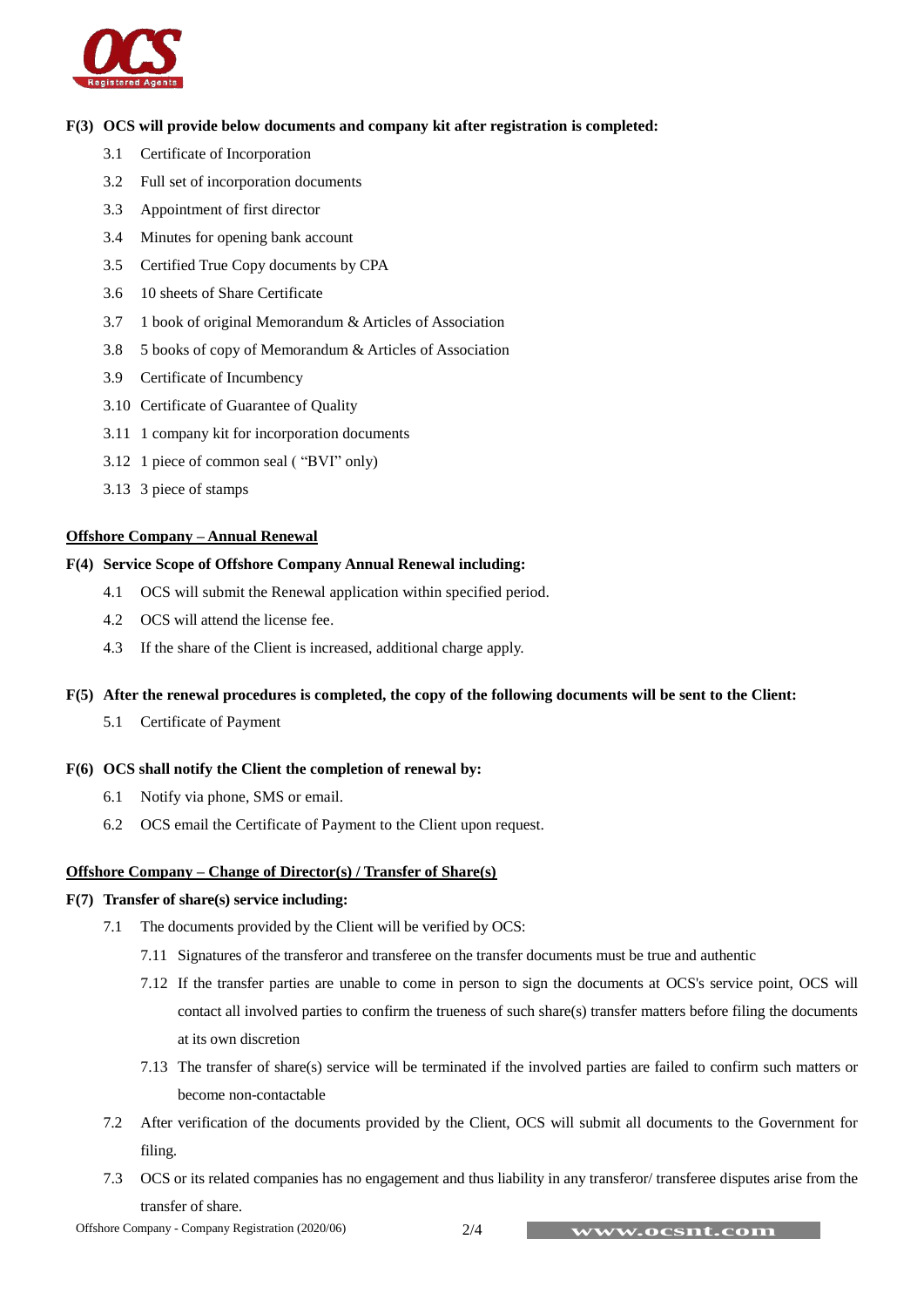

# **F(8) When the transfer of share(s) is completed, all transfer parties will be returned and retain their own copy.**

#### **Offshore Company – Deregistration**

### **F(9) The Client has the responsibility to verify the following items before the application of deregistration, including:**

- 9.1 All members of the Client agree to deregister the company.
- 9.2 The Client has no outstanding liabilities.
- 9.3 The Client shall settle loan (if any) and declare to the local government for record before the commencement of deregistration process.
- 9.4 Bank Accounts of the Client should be closed before application.
	- 9.41 After the announcement from offshore Companies Registry that the company is dissolved, any property under the company's name (including credit balances in the company's bank accounts) will be frozen

#### **F(10) Offshore Company Deregistration service including:**

- 10.1 OCS shall commence the deregistration procedure upon receiving all requisite signed documents.
	- 10.11 Submit the deregistration document to related government department
	- 10.12 Receive Government instruction to publish deregistration Notice upon approval
	- 10.13 After the publication, documents will be submitted to the Offshore Government for filing
	- 10.14 If no objection to deregistration is received within the date of notice. The government will proceed the final stage of approval
	- 10.15 Follow up the deregistration progress, in which the Government reserves the right of final approval
	- 10.16 Deregistration procedure of the company is completed

#### **F(11) During Deregistration period, the Client should submit the Annual Return to the local government.**

11.1 The Client should submit the application to the local government three months before the renewal of the License to exempt the renewal fee for next year.

# **F(12) When Deregistration is completed, A Certificate of Company Dissolution will be issued by the Government.**

# **Offshore Company – Service Instruction**

- **F(13)** The Client understands and agrees that, the following shall be deemed as the director of the Company giving instructions to OCS to provide the related services:
	- (i) if OCS receives the Service Agreement signed by the director and/or any authorised person of the Company; and
	- (ii) the related service payment is received by OCS.